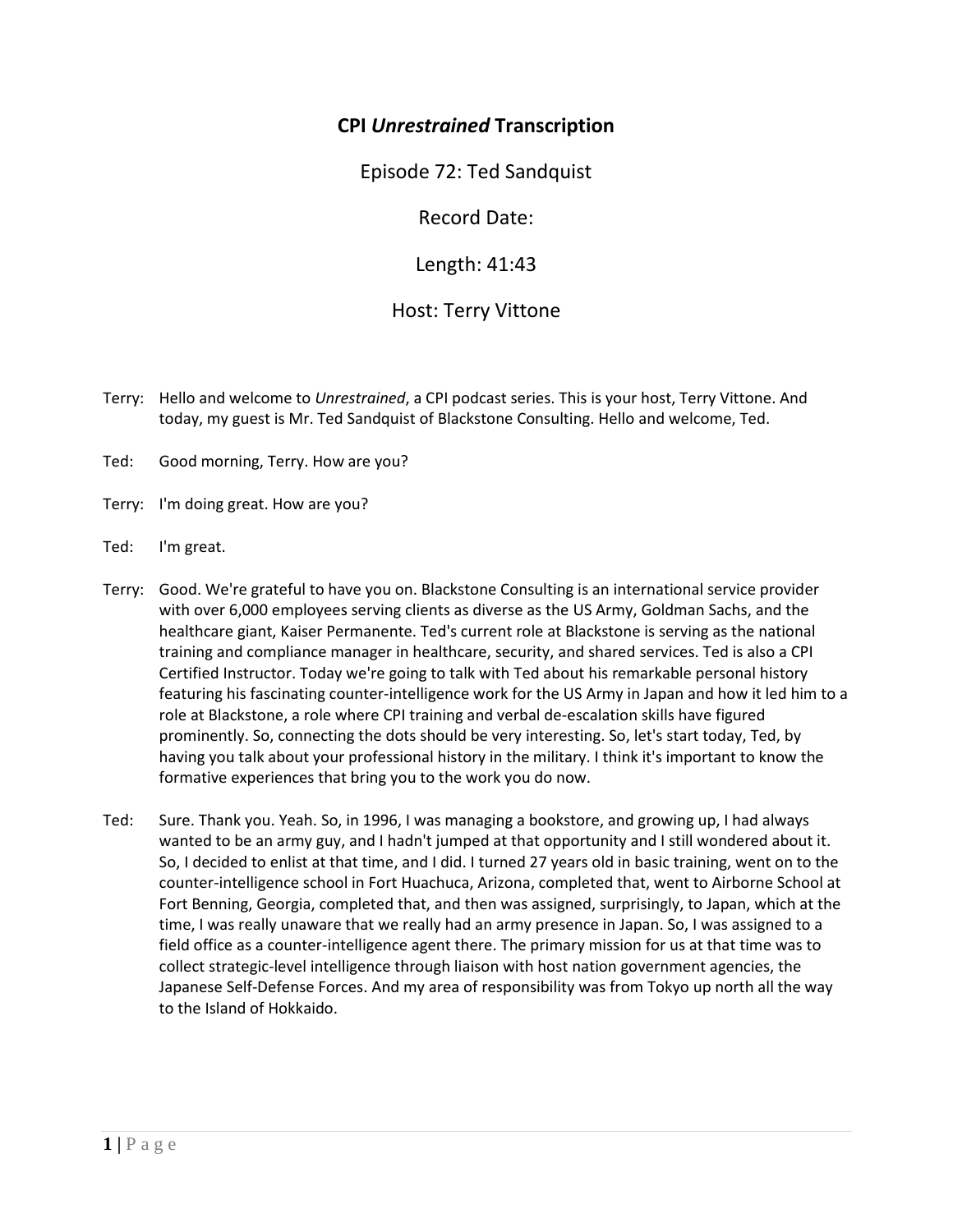So, when I got there, as a young soldier, I really knew nothing of the Japanese culture. And I was assigned—I'll call him a young man, [but] he was not a young man, Yanase-san, who had been actually working with US Forces since 1948. He started out in the kitchens of the various military bases and worked his way up to become a translator for intelligence-collection activities for the US Army. He really took me under his wing and taught me all the nuances of the culture and the importance of being sensitive to the culture that we are engaging. Oftentimes, in my view—oh, let me say, I am giving my opinions here. I'm not speaking for Blackstone Consulting nor Kaiser Permanente. This is my view of the realm that we're talking about here.

Because we were collecting these intelligence requirements from the commanders, it was critical that we are sensitive to the culture and we collected this intelligence from building relationships and building rapport with the various government agencies and their self-defense forces. And he just mentored me from how you present your business card to how you use your chopsticks, or hashi. All of those things, all of those little nuances helped to build rapport with our host and proved to be very effective technique.

## Terry: How so?

Ted: Well, let's see. Just as an example. Yanasa-san spent hours with me on how to properly use chopsticks or hashi, how the only thing that should move is the upper chopstick. The lower chopstick should remain stable and unmoving. And in doing that, I think, without exception, it was always noted and commented on when we would have dinners with our host. Typically, how it would go is we would go and do an office call and we'd spend about, I don't know, 45 minutes to an hour discussing current affairs, personalize on that thing, and things of that nature. And then we would get down to business and talk about the intelligence requirements, and what we were looking for, what they were currently focusing on. And after getting done with that and hopefully eliciting information, we come together again a couple of hours later for a dinner. And how you conducted yourself was very, very closely watched—not overtly. I never felt that they were watching my behaviors, but I knew that they were because they would always comment on, "Hey, well, you use chopsticks very, very well. You presented your meishi—your business card—very respectfully."

And all of those things helped to endear me to the host, which in turn helped them to converse with me more freely and openly. Does that make sense?

- Terry: Yeah. So, because you learn the protocols that spoke to respect for the culture, they opened up more to you.
- Ted: Absolutely. Absolutely.
- Terry: I was wondering what intelligence requirements you might have had in the day.
- Ted: Well, at that time, and currently, the commander issues a list that are called PIRs, or priority intelligence requirements. And these are things that analysts and the commanders have looked at and the information that they would like to know, be it, you know, how many tons of scrap metal are being shipped to North Korea, things of that nature. Does that make sense?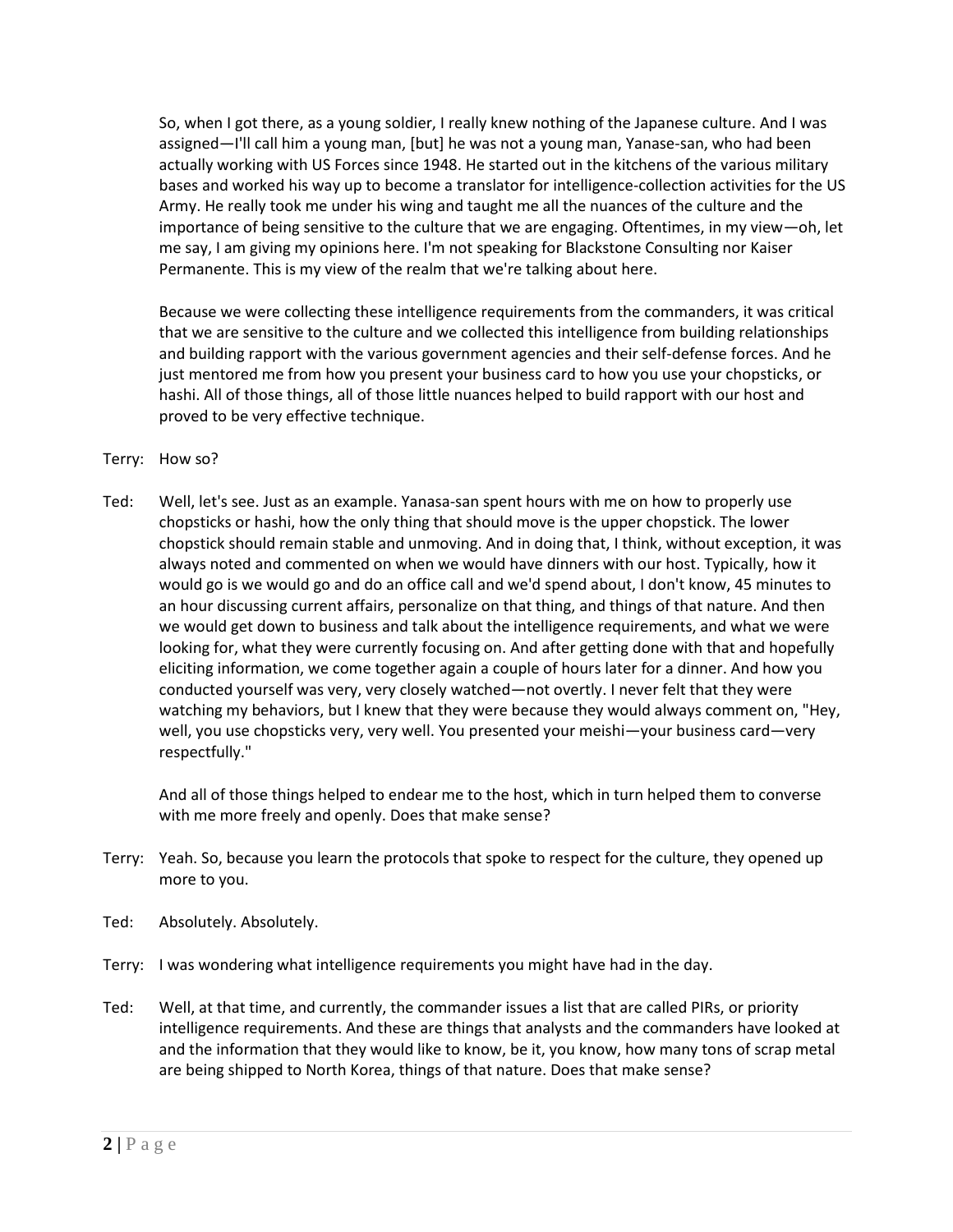Terry: Sure.

- Ted: Right. So, we're tasked with those, we prioritize those, and go out and collect upon those priority intelligence requirements.
- Terry: So, you feel that there's maybe an analogous thing here where you learned to be very particular in your regard for a culture, and its habits and protocols, and that it made you more aware to those things in general.
- Ted: Absolutely. Absolutely. If you're not sensitive to the culture that is hosting you, and if you don't abide by their culture and if you come in brash and loud and aggressive, as Americans tend to be, that can often be a real turnoff and a deal-breaker.
- Terry: Yes. So, that brings some of the ideas about cultural sensitivity and how we're going to talk about that a little bit later. Today, you work as the national training and compliance manager for Blackstone. What are the fundamentals of Blackstone Consulting as a business? Could you explain that for me?
- Ted: As a business?
- Terry: Yeah.
- Ted: Okay. So, BCI, Blackstone Consulting, our core values are really clearly defined. You know, we value diversity and we believe that, you know, differences in perspective and culture and background contribute to the overall success of the business as a whole. Right? We're goal-oriented. We view our success [as] when we help our clients achieve their goals. There's a big focus on teamwork, that in order to be successful, we have to work together, help one another, and [have] high-level respect for everyone on the team. And we pride ourselves in being flexible and able to adapt to the ever-changing environment that we find ourselves at.
- Terry: Okay. So, what exactly do people pay you to do?
- Ted: Me?
- Terry: Well, no, I mean Blackstone Consulting. I mean, does—so work at, say, with Kaiser, I mean, what do you do for them?
- Ted: Well, so we provide healthcare security and shared services for Kaiser. We're the primary holder of the security contract with Kaiser Permanente nationally. We subcontract that out to Securitas USA. Now how we manage that in my role, we manage the training programs for our officers who are entering the healthcare realm. Because I don't know if you're aware how different security operations in a healthcare environment look compared to, let's say, in a corporate setting. It's very radically different. Our security officers are supremely trained because they really are part of the care team. Their duties in healthcare go far beyond just simply observing and report. We are interactive, we are engaged. We are tasked with performing any reasonable tasks to maintain the safety of the patients, and the staff, and ourselves.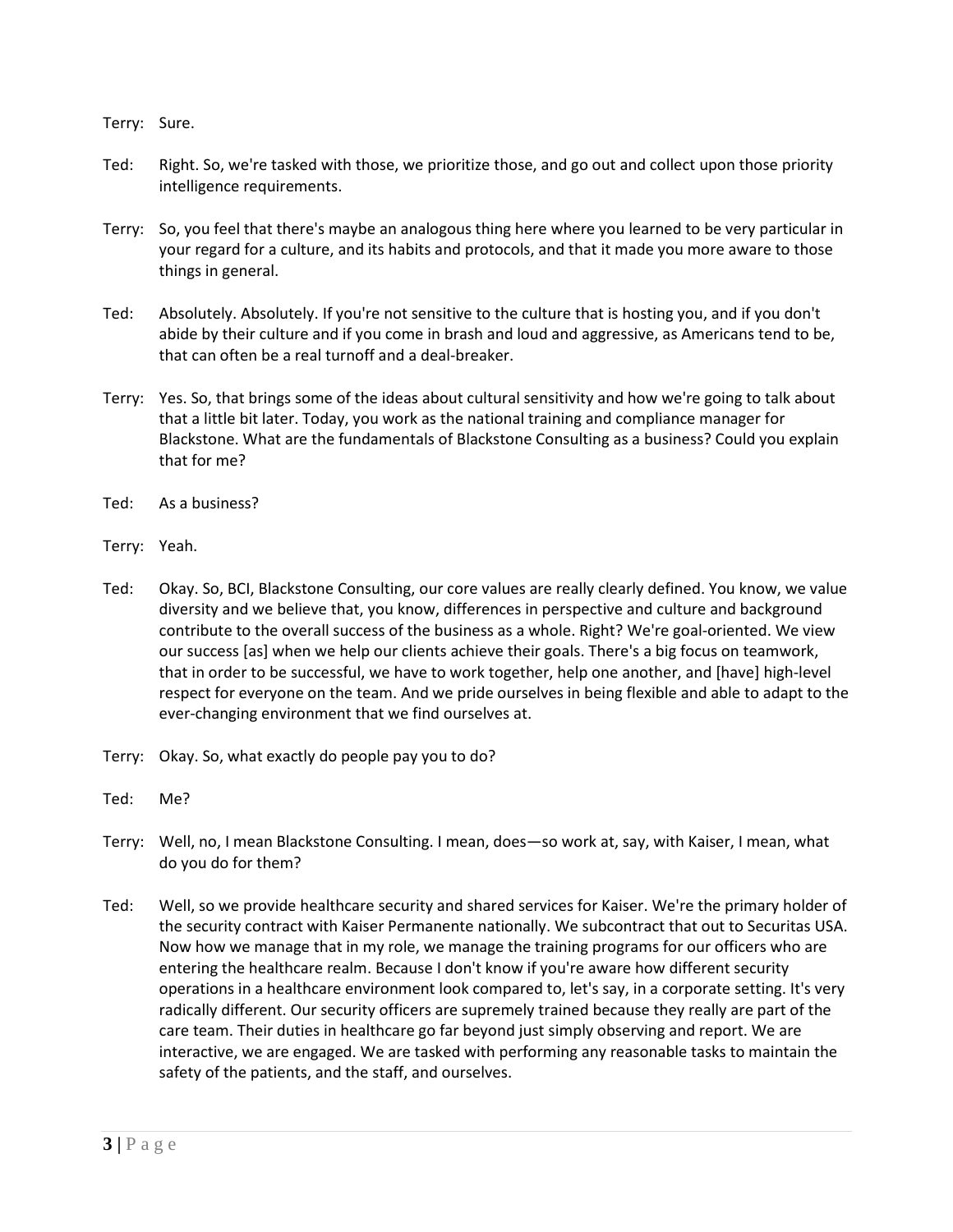- Terry: So, you may be called upon to do some things that puts you in harm's way.
- Ted: Absolutely. And that happens on a daily basis.
- Terry: So, talk about your current role with Blackstone and the roles that preceded it, if you would.
- Ted: Okay. Well, currently, I am national manager of training and compliance for Blackstone. And in that role, we develop training. I am helping to develop the training programs and the trainers that present the material to both security and the healthcare staff. The security officers in healthcare, they go through something called the Standard Awareness Training, which addresses chemical, biological, radiological, nuclear, and explosive threats. It's an awareness thing, just a standard awareness. They further go through something called First Responder Operations, which, excuse me, which within the community that we serve, if there is a mass casualty event, or a chemical spill, or something of that nature, and the hospital is expecting to have what's called a patient surge, right, EMS had been sent out to bring these people to the hospital, people in the community are coming to the hospital themselves, we are charged with providing service to the hospital so that they are able to provide the best care to the community.

And then what that looks like is we provide access control, crowd control, traffic control, and assist with decontamination operations, and ensuring that, if it is a chemical situation, for example, that the hospital maintains its clean environment, right? So, in other words, if we're expecting 100 people to show up into the hospital and there's been a chemical spill, for example, people presenting may have some of that chemical on them. And if they gain entry into the hospital, they risk contaminating that clean environment. So, they set it up in such a manner that the only access people have is through the decontamination corridor.

- Terry: So, somebody comes in with—there's a chemical spill, you've got maybe a mass of people that need treatment, so you would function as gatekeepers then?
- Ted: Yeah. We would function as, you know, maintaining the sterile environment of the hospital so that we are able to provide the care to the community in need. Because if someone who is contaminated gains access before being decontaminated, they risk contaminating the whole hospital.
- Terry: Sure.
- Ted: And then further—and then what is unique is all of our security officers go through, we call it MAB training: management of aggressive behavior. Part of that is CPI. And that's where the crossover happens and where the security really becomes part of the care team. Whenever possible, our trainers will have security and frontline staff in the same class so that they are able to build some rapport with each other, recognize that they have a common goal, which is to take care of our patients. There are lots of—

Terry: So—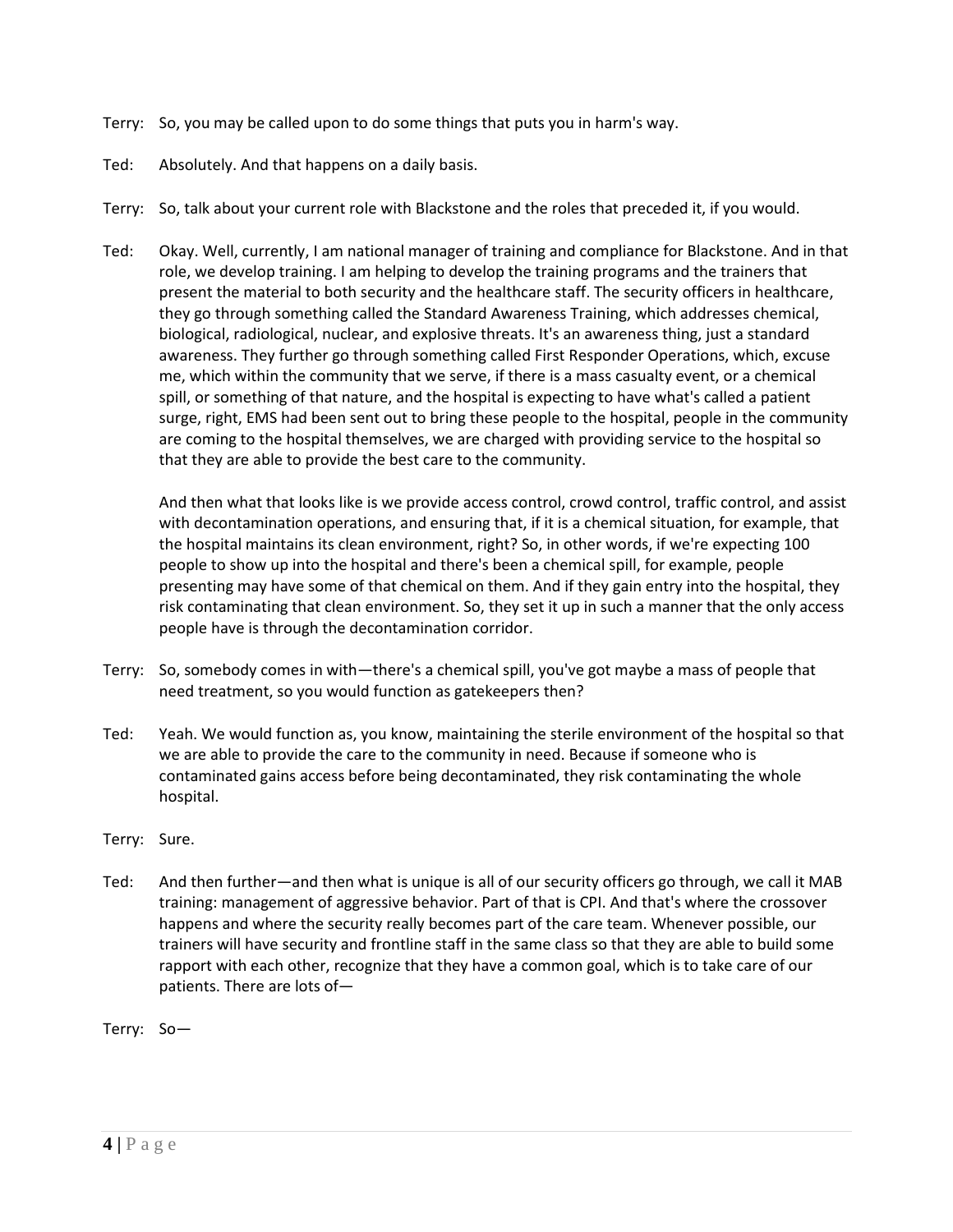- Ted: Go ahead.
- Terry: Well, I would just want you to expand on your role as a CPI Certified Instructor and start when you consult as a Blackstone worker.
- Ted: Well, so unfortunately, in my role, I am not afforded the opportunity to instruct CPI very often anymore. I do so to maintain my certification. My primary focus, you know, in my prior role with Securitas, I was their training manager for the South Bay. And I serviced five hospitals in the South Bay. And I would teach roughly three CPI classes per week, give them an initial or a refresher. So, now I manage how those classes go. I'm starting to develop a trainer program so that our instructors are delivering the material in an effective manner. Because really, when it comes down to it, if our instructors are not engaged, if they are not subject matter experts, they're just reading from a slide and nobody comes away with anything. And so, the manner in which that you present the material needs to be dynamic, needs to be engaging in order for learning to happen.
- Terry: And during our pre-interview, you offered some really insightful observations about healthcare settings and how they differ from educational or long-term care settings, especially in terms of how crisis situations can develop. Could you share some of that with our listeners?
- Ted: Sure. Well, so, I equate it to, if you think about it, nobody wants to be in the hospital, right?
- Terry: Right.
- Ted: If you are coming to the hospital, something's wrong. I use the example of the birth of my daughter. I wanted to be there. I was excited to be there, but I was also filled with anxiety and stress. Right? But typically, people just walking through the doors of a hospital, whether they're a patient, a visitor, or a family member, or whatever, that induces stress and anxiety. Right? Nobody wants to be there. Right? And here's the rub: we've chosen to be there. And something that I think is often forgotten is that this is a choice that we've made. We've chosen to work in a healthcare environment. Right? None of our patients really wish to be there and we need to acknowledge that, lead with acknowledgement.

The challenge that we are faced with is time is compacted, right? Whereas in a long-term care setting or an educational setting, those individuals have the time to really learn about who they're working with, what triggers them, what helps mitigate those triggers. You know, they're able to formulate strategies and it's—in a healthcare setting, we're at a much faster pace and our time with our patients is compacted, Right? And crisis develops very quickly, and we have to be quick on our toes and intervene early to prevent an escalation.

- Terry: So, when people come to the hospital, they are already starting to anticipate stress with the experience?
- Ted: Absolutely. I think that that starts from the minute that they park, and they get out of the car, and they walk through the doors.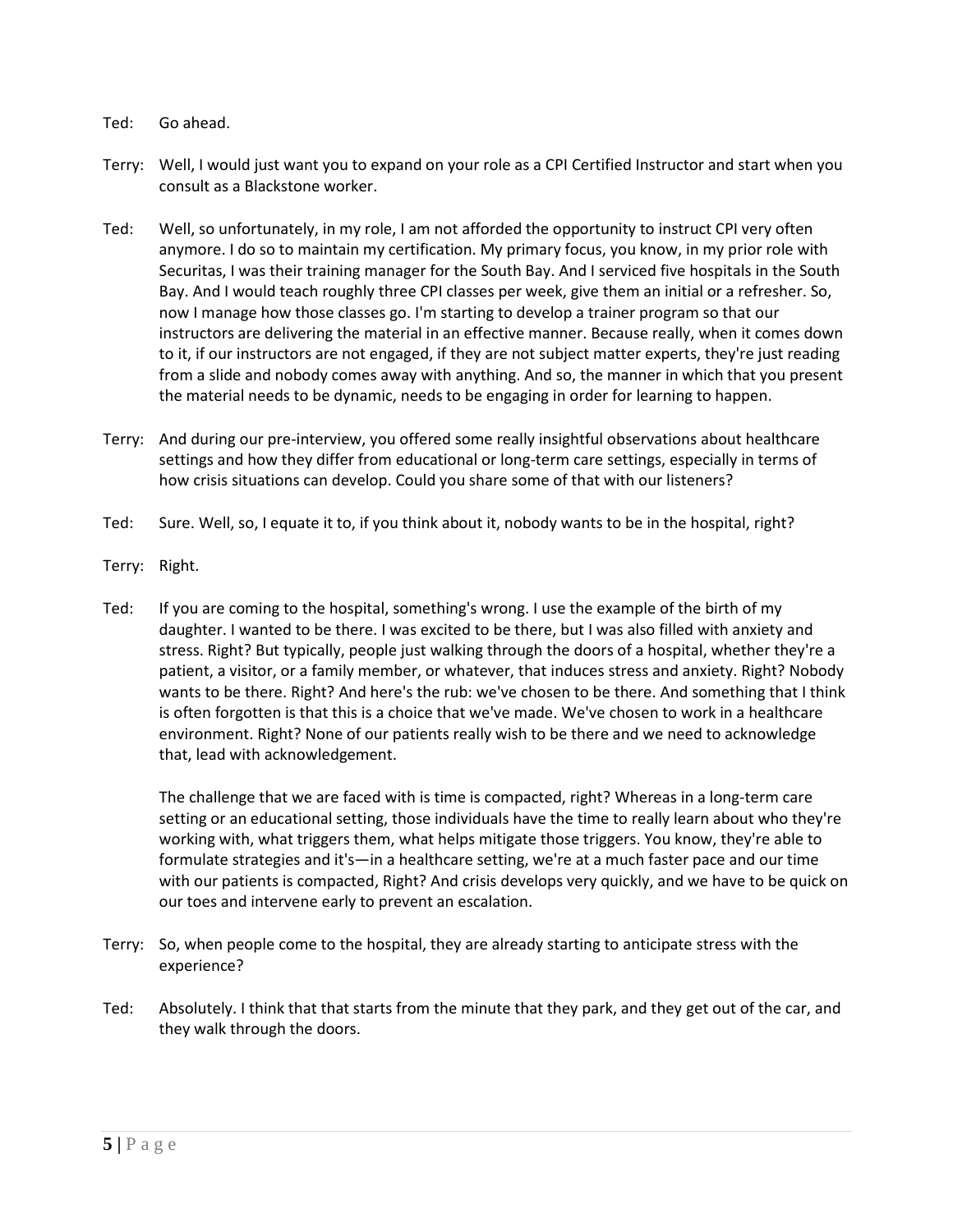- Terry: And we certainly see it reflected in the statistics of violence against people who work in healthcare and hospitals. That certainly is—I mean, we see 70% of nurses are assaulted. I don't think there's any other line of work where the numbers are that high. And it's surprising that people should be giving care and assistance to people are the ones who are attacked most often on the job.
- Ted: Yes. And, I mean, I distinctly remember being blown away by that data. And it made absolutely no sense to me when I first came into this environment. You know, my problem was, "Well, wait a minute, these people are trying to help. They're trying to help. Why are they hitting them? Why are they smacking them? Why are they biting and spitting on them? What is going on?" You know? And to me, in my opinion, it just points back to the fact that the people are coming there to the hospital, to the ED, some of them in the worst moments of their life, right? They're stressed out. There is a perceived loss of control. They're scared, they're anxious, and about to get some tests where they may have some bad news. I mean, that's very stress-inducing. And, under those influences, people act differently. I mean, we act differently.
- Terry: You had an interesting observation when I talked to you before in our pre-interview. You said that we might associate violence in a hospital with an emergency room where there's a high degree of stress, there might be a gang member that comes in and the other—I've heard that other gang members, the rival, will actually come into the emergency room. There's all kinds of wounds there. I mean, we expect violence there. And I think in mental health units as well, where there's going to be some friction and conflict between people because of the reason that they're there. But you mentioned that violence is even more prevalent on just plain old hospital floors than it is in emergency or mental health units. Why is that? It seems contrary to our intuition about that.
- Ted: It really does, doesn't it? I mean, if you were to ask that question, people's automatic response would be, yes, in your behavioral health facility. But the data shows that patient-initiated violence incidents occur more frequently on the floors. And I think that there's several—there's no one thing that contributes to that. In my opinion, I think that we have to consider the longer length of stay culture. The culture, in many ways, it's become—there had been an attitude of, well, this is just—it comes with the job. Right? But for me notably, there's been, until recently, thanks to [Senate Bill 1299,](https://www.premierrisksolutions.com/navigating-complexities-california-sb-1299-mean-states/) there's been a notable absence of training in workplace violence prevention for nursing staff, frontline staff on the floors. They have not had, how, you know, de-escalation training. They have not had recognizing escalating behaviors trainings. And I think that we're going to start to see a change in the numbers as we push more training out to nursing staff and clinical staff on the floors.
- Terry: You mentioned, in situations that might escalate towards patient or visitor violence, that it's important to slow situations down. In your experience on these floors where you have this pressure cooker environment, how can healthcare workers do that?
- Ted: Well, I like to call it speed bumps, and Kaiser uses a phrase called "pause, plan, and prepare." We often become inured to our environment. Our norm might not be the norm of everybody else, but it's become our norm. This is what we're used to. We kinda go on to autopilot. And I encourage staff and I encourage security to stop and take a deep breath. Consider what it is that you're going to go into the room of this patient to do. Consider how you're going to do it and have a backup plan. Right? If we can do that, our safety profile goes way up, you know. We can keep ourselves from entering the autopilot mode and consider everything in regard towards safety. Before we go in and engage, we're raising our safety profile and keeping, you know, the patient safe as well as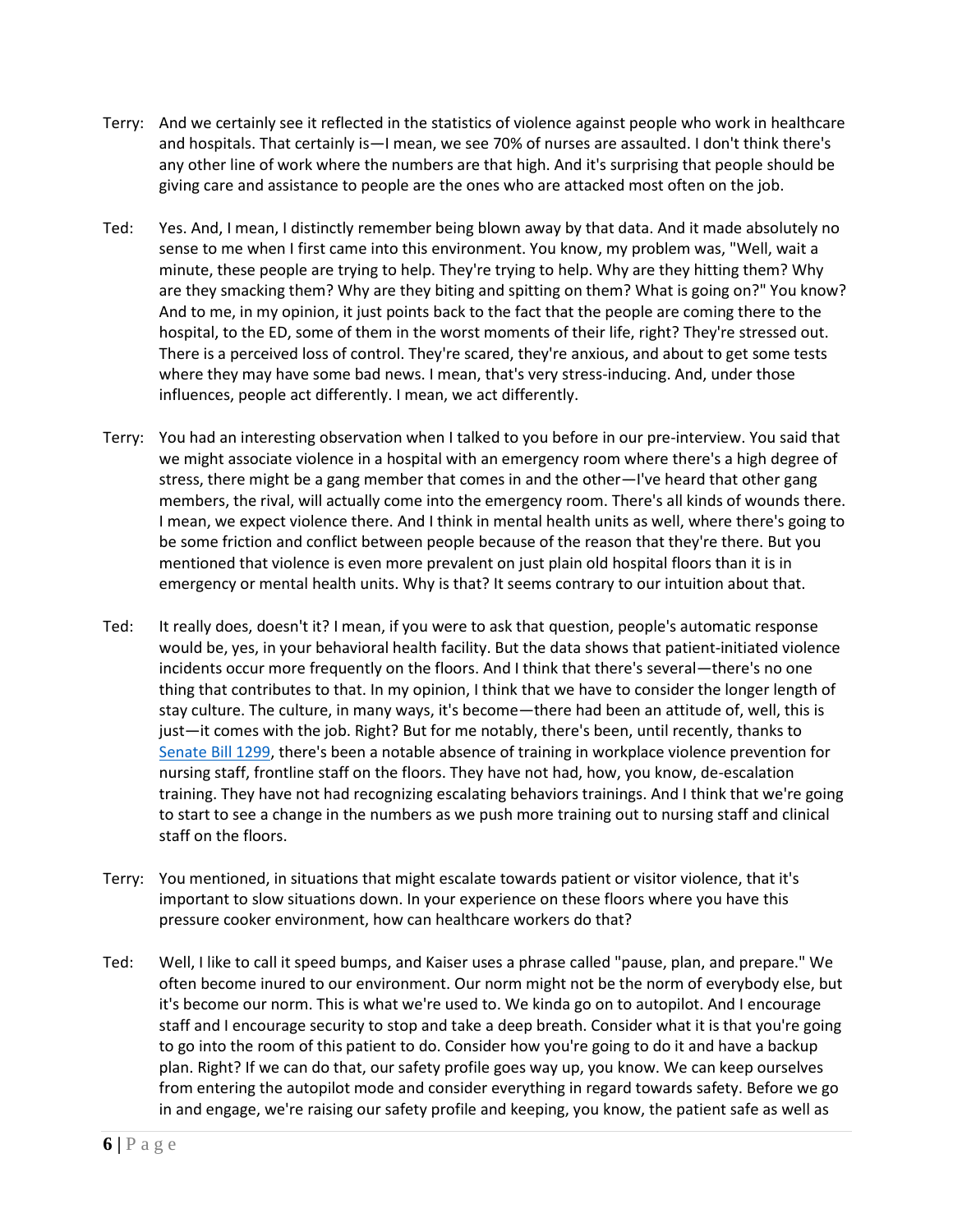ourselves. The data shows that engaging security early and often with patients that have displayed escalating behaviors raises the safety bar for everybody concerned. So, taking that minute, just even to take that deep breath, ground yourself, and then engage, helps everyone be safer.

- Terry: Now, you mentioned—you said, the phrase "on autopilot" there. And when we talked earlier, you shared an observation about how people are basically unconscious when they drive to work in the morning. What does that mean? And how is it important to regard to the Integrated Experience healthcare workers might have with the people they serve?
- Ted: Well, it's very true. And I think that you'll agree, if you think about it. For myself, I will often get up in the morning, get in my car, drive to work, and park in my parking spot. And it's almost like I regain consciousness. I'll have no conscious recollection of what took place from the time I left my house to the time I got to my destination.
- Terry: So, you're that driver, huh? I see.
- Ted: Well, yeah. You know, I have to say, you know, because I've arrived at my destination, that everything went fine, but, you know, we are not as aware as we could be, right? And the Integrated Experience is this: we have challenges in our daily lives. And if we don't acknowledge and keep those at the forefront of our mind, they affect how we interact with people. You know, we can be the escalating factor.
- Terry: Truly.
- Ted: We really can. The Spear Group uses something called—and Kaiser has started using this as well for quite some time—the AIDET acronym. Have you heard of that?
- Terry: I have not.
- Ted: AIDET, it's an acronym. It stands for Acknowledge, Identify, Duration, Explanation, and Thank You. And so, when you come into the room, you acknowledge that person's situation and any family members or visitors that are in the room. You acknowledge how tough it is and how this is probably not one of their best days. You introduce yourself and tell them with security, "This is why I'm here." The D stands for duration, and that's usually for clinical staff saying how long this is going to take. But I use it as saying, describe why you were here. You explain why you're here. And then you thank them for their time and their attention. And that's very helpful for all concerned.
- Terry: So, it's a way to kind of take yourself out of the autopilot of going into a room and, okay, here's another chart, here's another patient, you know, kind of like a number in a series, and sort of snapping yourself back into a mindfulness.
- Ted: Absolutely. Absolutely.
- Terry: Interesting.
- Ted: You'd consider your part in this, right? What is our part in this? What is our part in keeping this person as comfortable as we possibly can? And if you think about it, really, it's a self-serving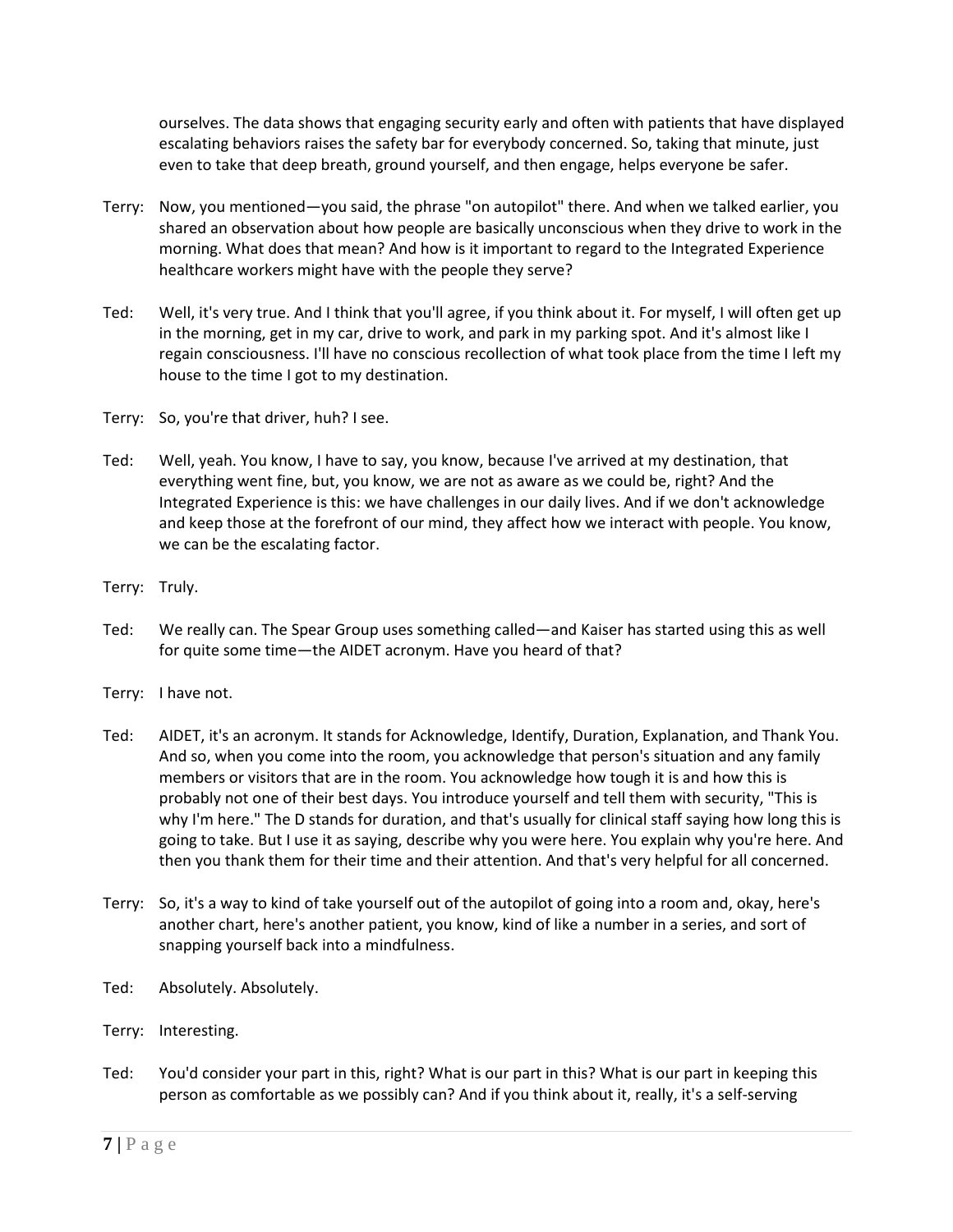program, right? If I adhere to the principles of acknowledgement and empathy and really try and approach it through their eyes, that makes my days go smoother and more safely. One of the times that I was giving one of the classes, I was talking to a bunch of ED nurses about empathy and taking the time and I could see her getting agitated by what I was saying. And so, I paused. I said, "What's going on? What's up?" She said, "I don't have time to do any of this. I don't have time to listen to these people. I don't have time to empathize and say, oh, it's going to be okay. You know, I don't have time." You know, she said, "I have a guy pooping over here. I've got a guy throwing up over there." Right? "I've got somebody else screaming for their meds over here. So, I don't have time to listen to this guy and empathize with him."

I said, "Okay, you know, I get it. You're busy, you're busy. And I understand that, but here's the deal. You don't take that minute to empathize, you don't take that minute to acknowledge that person's situation, and he's already on an escalating path and he continues to escalate, and he feels blown off, and he feels disrespected. And he continues to escalate, and continues to escalate, and continues to escalate to a point where, here we go, we've got to go to restraints." So, investing a little bit of time on the front end and preventing an escalation pays off in dividends on the tail end if that patient stays with us.

- Terry: Now, you became a CPI Certified Instructor in 2016. I'm wondering what your initial impressions of the training were.
- Ted: Well, as I said, before, I was a little bit taken aback on the level of violence in our hospitals. And it was learning a new language to me on how we do this. But I was able to find parallels to what we did in the army. You know, I spoke about the liaison and the rapport-building in Japan. What I didn't mention was once the wars kicked off, that started the deployment cycle from where I was deployed in support of the global war on terrorism. So, an example that I like to use when I'm giving a class during my time in Iraq and Afghanistan, and when we would deal with detainees, and oftentimes, not always, but oftentimes, I would leave with an acknowledgement and an empathy statement with them. You know, they had a preconceived notion of what was going to happen when I came into the room. And oftentimes, I would walk in and I would hand them a bottle of water and I'd say, "Listen, you know . . ." One person in particular comes to mind. This was an individual that was bombmaker and he had been, over the past six months, building bombs, building IEDs, and blowing up my soldiers, our soldiers. You know, I was not very fond of this person, right? But we had finally got this guy and we needed to know more information from him. And this guy was scared, and rightfully so.

And I paused, and I came up with my plan, and I took some deep breaths because, you know, my emotions were running very high. I walked into the room and I handed him a bottle of water. I said, "Listen, we need to have a conversation. But before we start that conversation, I want you to know that I get it, that I understand why you're doing what you're doing." And, Terry, I tell you, the look on his face was—he did not know what was going on because he, you know, had an idea that something bad was gonna happen.

- Terry: Well, I mean, they may have heard about some of the enhanced interrogation techniques.
- Ted: Correct.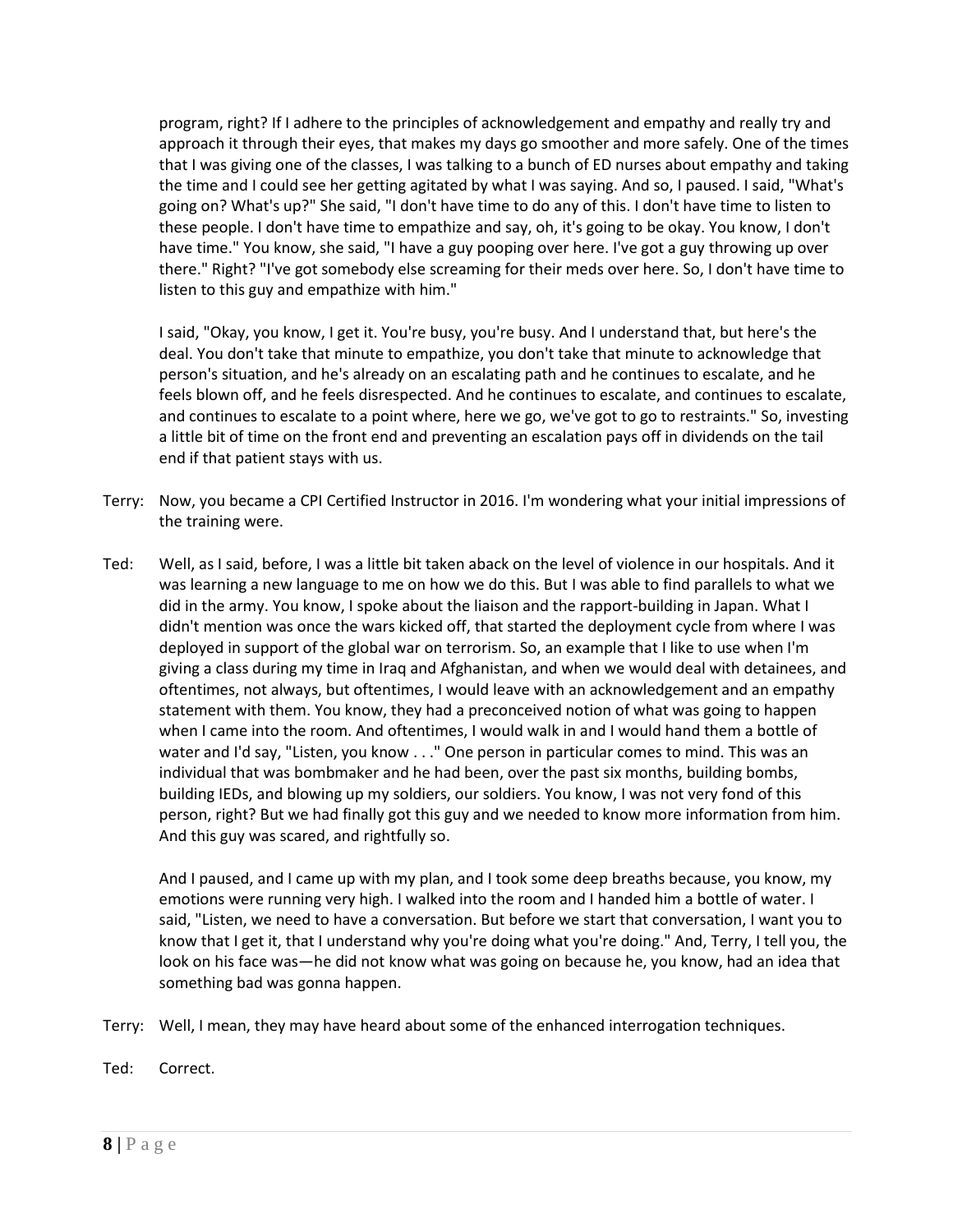- Terry: And probably thought water would've been used for a very different purpose at that point.
- Ted: Could have been. Yeah. But I said, "Look, we have to have this conversation, but I get it. I understand why you're doing what you're doing." And he looked at me with a quizzical look of—he didn't know what to do with that. And I went in, I said, "Listen, if I was at my home, which is where I want to be, by the way, in the middle of the night, some people kicked in my door, and rushed into my house, and terrified my daughter, and scared my wife, and blindfolded me, and took me away from my family, I would be building bombs and blowing you guys up, too. So, I get it. I understand why you're doing what you're doing. But the thing is we have a common goal. You want us to go home." He starts to nod, and I said, "I want to go home." He starts to nod. "Here's the rub. Here's the deal. The more you blow us up, the more you shoot at us, the more you of us you kill, the longer we're going to stay and the more of us are going to come, and I want to go home. You want us to go home. So, I think you can see that we have a common goal, if you can look at it that way. Does that make sense to you?" And he keeps nodding.

He said, you know, through his translator, "Yes, that's exactly right." I said, "Okay. Good. I'm hungry. Are you hungry?" "Yes, I'm hungry." "Okay. I'm going to go get a sandwich. I'll be back in about 10 minutes. I'll bring you a sandwich, too. Is that okay for you? "Yes, that would be great." "Okay." So, I stepped outside that room, and shut the door, and I took a very, very deep breath because that was a huge challenge for me. I was personally invested and personally affected by the work this individual had been doing. And it took an extreme effort on my part to control my emotions and truly empathize. But I had the goal in the forefront of my mind: "This is helping us to go home." And it very often set the tone for interactions like that.

And I really believe that the same thing applies when we're dealing with these people who are in crisis. They're in crisis, you acknowledge their situation, you empathize with their situation, and you create a common goal, making them whole again so they can go home and be with their loved ones.

- Terry: Nicely said. So, that's a really interesting way that you—I mean, bringing that experience into the CPI model is just fascinating to me. So, you had developed a lot of the concept of the Integrated Experience was something you had already developed in a more stressful situation than you would ever be put into where—well, not to speak for people who work in emergency rooms, certainly, but, I mean, seeing a foreign combatant who would have, you know, killed members of your branch of the military, I mean, I can't imagine what that must have been like.
- Ted: I didn't have the vocabulary for it then. But that's exactly what I was doing. It was an Integrated Experience.
- Terry: Wow. Well, thank you for sharing that. That's really a very, very enlightening story. So, how did the interview wrap up? Did you obtain from this person what you wanted to?
- Ted: We had three days of conversation, is what we had. And through that conversation, I was able to determine the answers to the questions that we had to further exploit and interrupt that cell that was building bombs and placing IEDs.
- Terry: What country was that?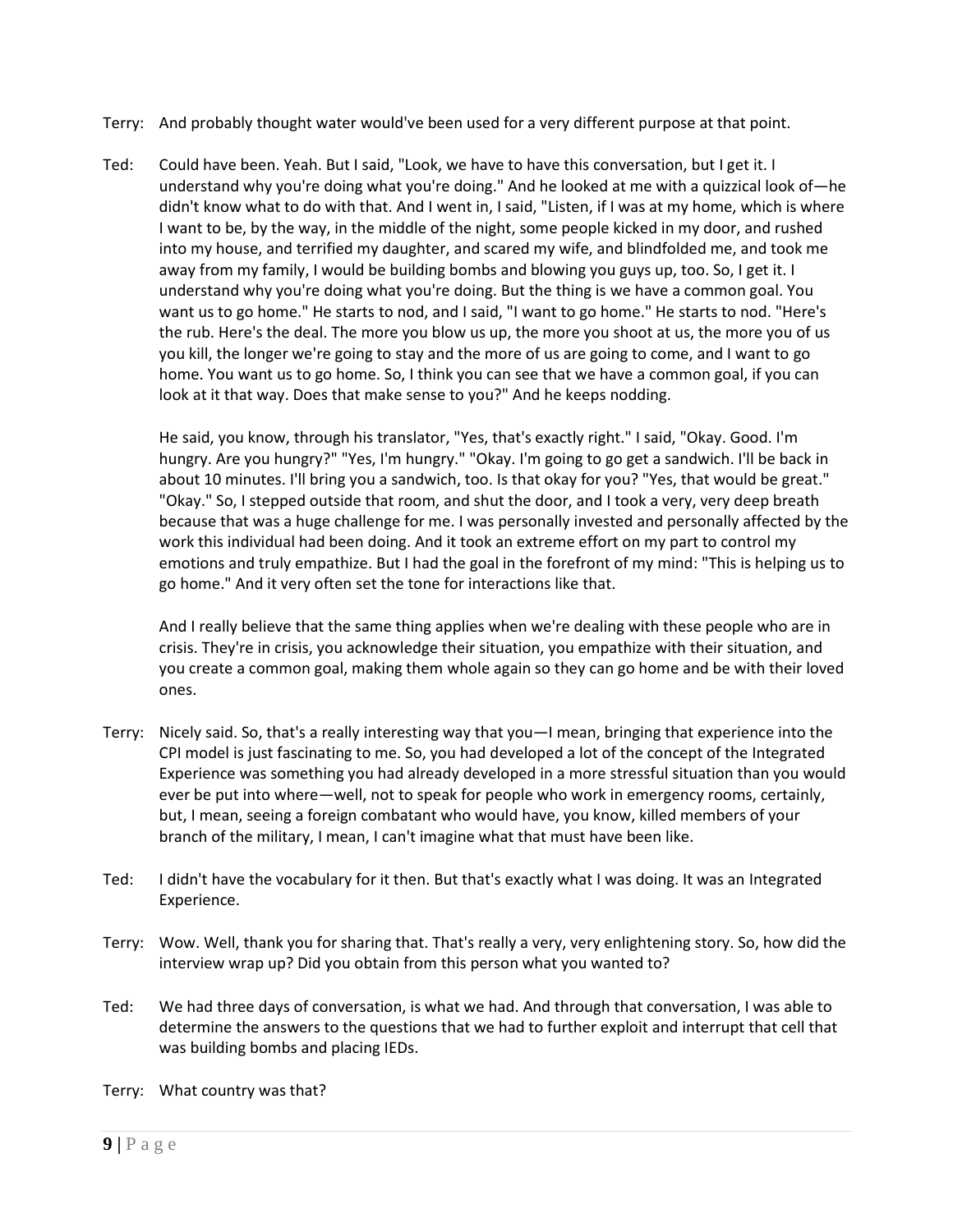## Ted: That was Iraq.

- Terry: It was Iraq. Wow. So, you had three days of conversation. And I guess you learned to be—and through this approach, you were able to form some trust with this man, and some connection, and he then opened up to you.
- Ted: Yeah, I was able to develop some rapport, right, which really was key. You know, and let me be clear, that that didn't always work, right? Some of the people that we would deal with had a visceral hatred that no amount of empathy or acknowledgement could break through.
- Terry: Well, really fascinating. You know, something you said during our pre-interview I think is very quotable, about de-escalation and restraint. And I think this would apply here. You said, "If we need to go hands-on, we've missed something." It sounds like there's really something very important going on with that thought. Could you expand on that for us?
- Ted: Sure. I absolutely believe without a doubt in my mind that for 99% of the escalations, that if we have to go hands-on, we have to do restraints, we've missed something. You know, I'll often hear feedback, "Well, that guy just snapped." And I'll say, "Okay, well, I agree that it may appear that this person just snapped, and it came out of nowhere, but let's look back from the time that this patient entered our care to the point of escalation and examine that." There are indicators, there are signs that they show us. And if we are paying attention, we can pick up on those things and intervene early. Right? If we're proactive in our efforts, we come from a place, from pro-activity instead of reactivity, you know. And that points back and tend to us slowing down and paying attention. We're paying attention. If we're consciously aware of where we are at emotionally, right, we're better able to be consciously aware where they are emotionally. And if we do that, we can see those signs and intervene early, it often pays off in the end and everyone being safer.
- Terry: So, it's just a way to—it's a statement to frame anticipating going into what could be a crisis situation, or you know a patient is agitated, if we need to go hands-on, we've missed something. Just to reframe where your own head is before you engage, I think it's very effective.
- Ted: Yeah. We have to acknowledge that they're already in a crisis situation. They're already there. And I use the ED a lot as an example because that's where the focus of the training has been. Right? They're already in a crisis situation just by coming into the emergency department. They're there. Right? And how we interact with them can drive where that state goes, right, can drive how smoothly it goes. It's not their responsibility. That is not our patient's responsibility. It's ours.
- Terry: Okay. And to close today, Ted, and—fascinating stuff. Thank you for sharing it with us. CPI's recently released a new training program called *Verbal Intervention*™. I know that you've had a chance to review some of our literature about it. I'm wondering if you thought it was well-designed to fill the training gap in the healthcare settings today.
- Ted: I think that there are challenges to overcome. I think that you package it in such a way that it allows for the valuable content to be delivered to as many people as possible. Right? Because when we get down to it, it's hard to get leadership to invest time into the training, if you get my meaning.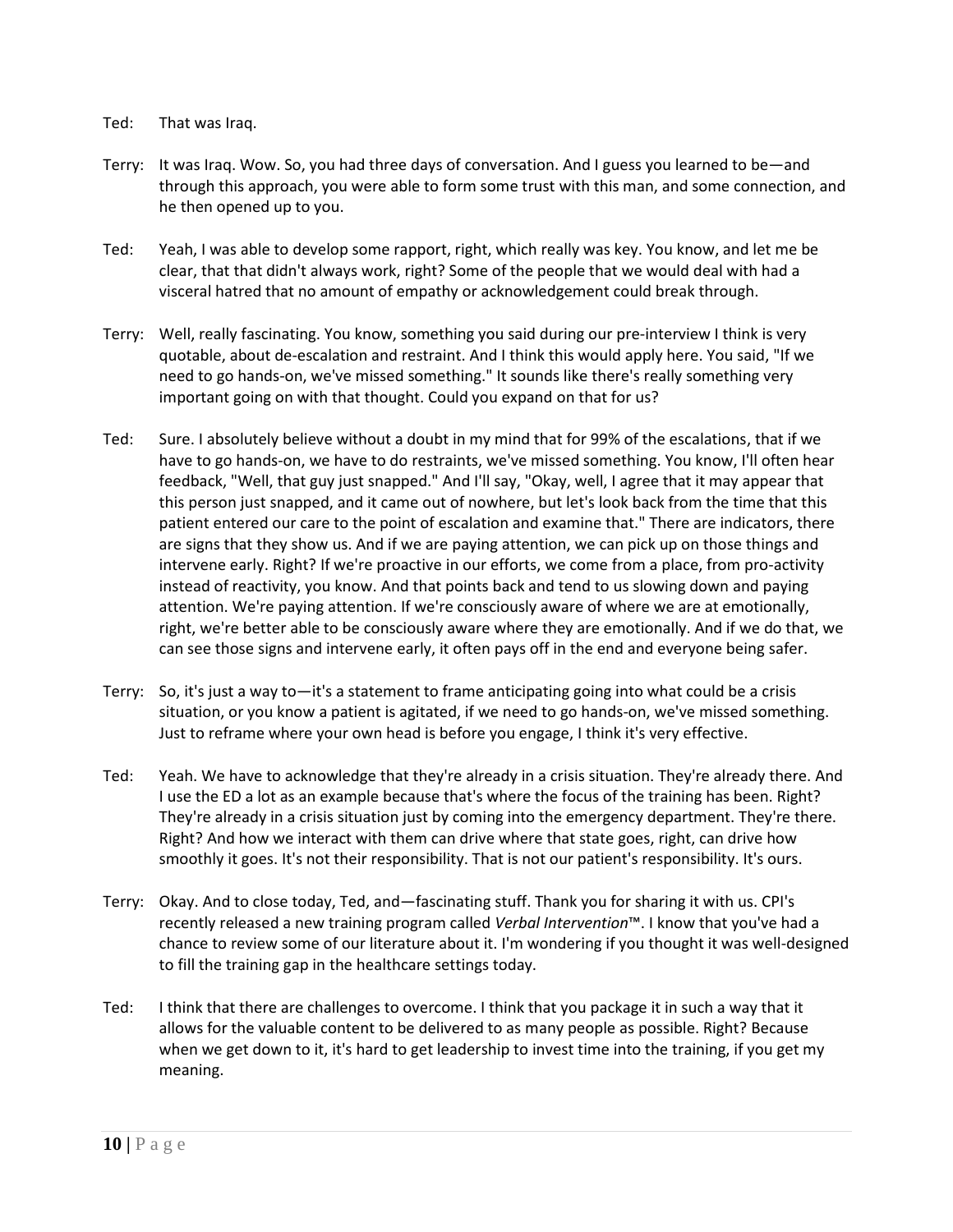Terry: I do.

- Ted: I mean, it's always hard to, you know, to get the funding and the investment of time for staffing to do that. So, I think that's well-suited for that. Yes.
- Terry: Do you think that verbal intervention skills, when you were training CPI, was something that people especially were enlightened by?
- Ted: I think so. I think, you know, it's about coming up with a strategy and coming up with a plan on how you're going to communicate with these people, which haven't been a focus. You know, the focus has been clinical. Right? What's wrong with this person? What do they have going on with their tummy? What do they have going on with their shoulder? What do they have going on with whatever it is? You know, and they're seen as an object as opposed to a person, often. So, I think that that's valuable. There's a great video, and I don't know if you've seen it—the Cleveland Clinic put it out, and it's all about empathy. Are you familiar with that?
- Terry: I have seen it, yes.
- Ted: Yeah. And it gets me every time. It's so powerful. We don't know what these people have going on with them. We have to assume and approach them in such a way to consider what it is they're going through outside of their medical condition.
- Terry: You know, I think the one you're referring to, it shows a number of—it goes close-up on people in a hospital setting, and then they're looking concerned, and it says underneath, "Just received a cancer diagnosis."
- Ted: Correct.
- Terry: And so, it really has the underlying situation that you could never glean from just observing them. And it makes you realize they could be in a totally different reality than you are in at that moment. And it makes you realize, you know, there's a story behind every face that you see.
- Ted: Absolutely. Absolutely.
- Terry: All right. Well, what inspires you these days, Ted?
- Ted: My daughter, Norma, inspires me in every aspect of my life. What inspires me in my work is I consider it my duty to help keep our frontline medical staff safe, to enlighten them and give them tools that will help them go home safe from their campus, right? We all have, in our daily lives, we have highlights to our daily lives. Right? I'm sure you have them, right?
- Terry: Sure.
- Ted: I keep those highlights in the forefront of my mind on a daily basis because that's why I'm doing what I'm doing. You know, I go to work so I can come home and have a highlight with my daughter. Our nursing and our frontline clinical staff, they go to work so that they can come home and exchange their highlights. You know, we work so that we can live, but oftentimes, we find